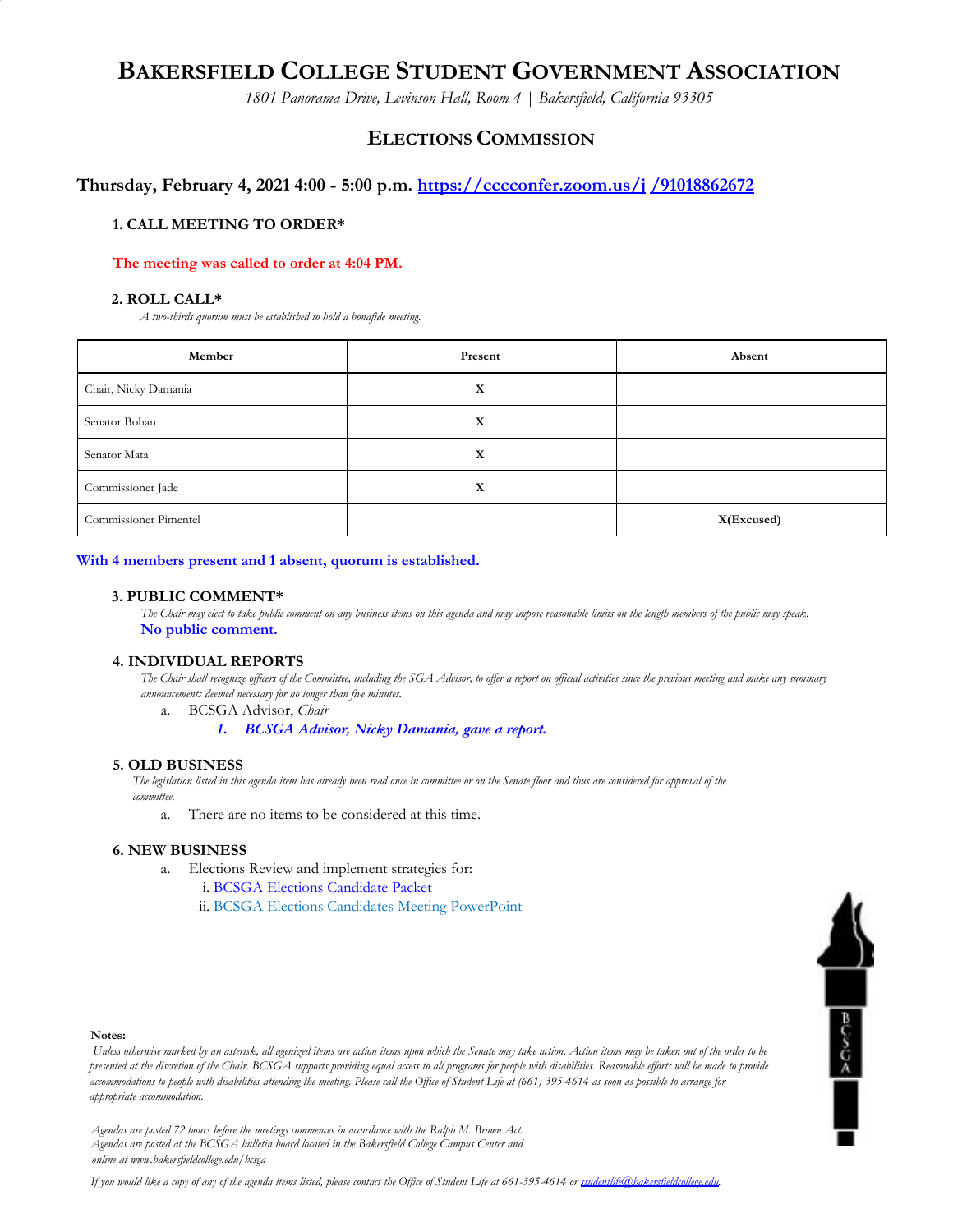#### iii. BCSGA Elections Filling Form

iv. BCSGA Elections Website

## **Senator Mata moved to approve item 6a.**

| Member            | <b>YES</b> | <b>NO</b> |
|-------------------|------------|-----------|
| Senator Bohan     |            |           |
| Senator Mata      | л          |           |
| Commissioner Jade | △          |           |

## **With 3 Yes and 0 No, motion passes, and item 6a is approved.**

b. EC Bill: Amendments to the BCSGA COBRA 403: Student Trustee

## **Senator Mata moved to approve item 6b.**

| Member            | <b>YES</b>       | <b>NO</b> |
|-------------------|------------------|-----------|
| Senator Bohan     | $\mathbf v$<br>л |           |
| Senator Mata      | v                |           |
| Commissioner Jade | л                |           |

## **With 3 Yes and 0 No, motion passes, and item 6b is approved.**

c. EC Bill: Amendments to the BCSGA COBRA Title VI: BCSGA Elections

#### **Senator Bohan moved to approve item 6c.**

| Member            | <b>YES</b> | NO. |
|-------------------|------------|-----|
| Senator Bohan     | X          |     |
| Senator Mata      |            |     |
| Commissioner Jade | x          |     |

#### **With 3 Yes and 0 No, motion passes, and item 6c is approved.**

d. EC Bill: New Codes to BCSGA COBRA Title VI: BCSGA COBRA 603: KCCD Student Trustee Selection Committee

 $\begin{array}{c|c}\n\hline\n\end{array}$ 



Unless otherwise marked by an asterisk, all agenized items are action items upon which the Senate may take action. Action items may be taken out of the order to be presented at the discretion of the Chair. BCSGA supports providing equal access to all programs for people with disabilities. Reasonable efforts will be made to provide accommodations to people with disabilities attending the meeting. Please call the Office of Student Life at (661) 395-4614 as soon as possible to arrange for *appropriate accommodation.*

*Agendas are posted 72 hours before the meetings commences in accordance with the Ralph M. Brown Act. Agendas are posted at the BCSGA bulletin board located in the Bakersfield College Campus Center and online at www.bakersfieldcollege.edu/bcsga*

If you would like a copy of any of the agenda items listed, please contact the Office of Student Life at 661-395-4614 or studentlife@hakersfieldcollege.edu.